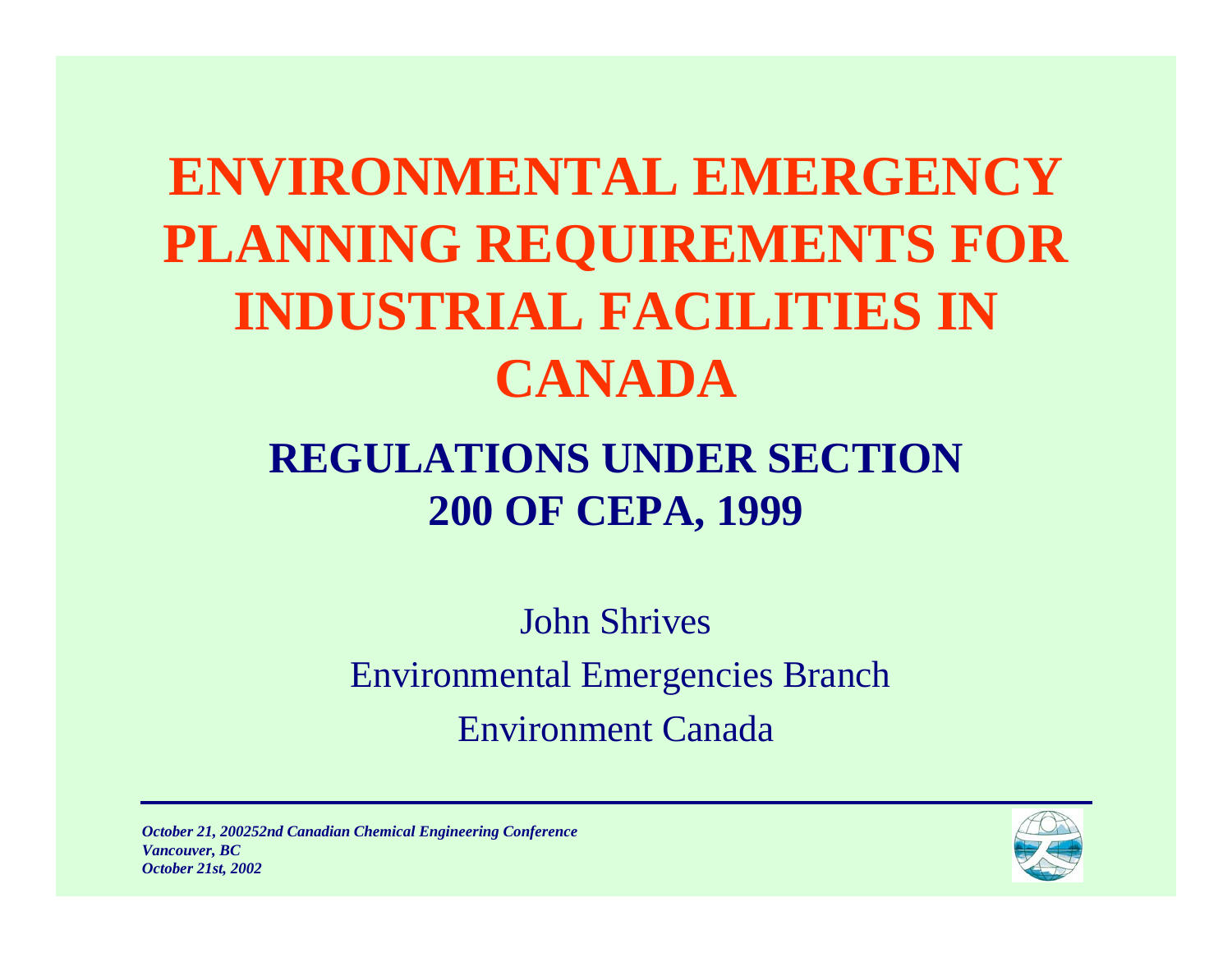### **Legislative Changes**

#### New authorities under Part 8 of CEPA, 1999 for addressing Environmental Emergencies (E2)

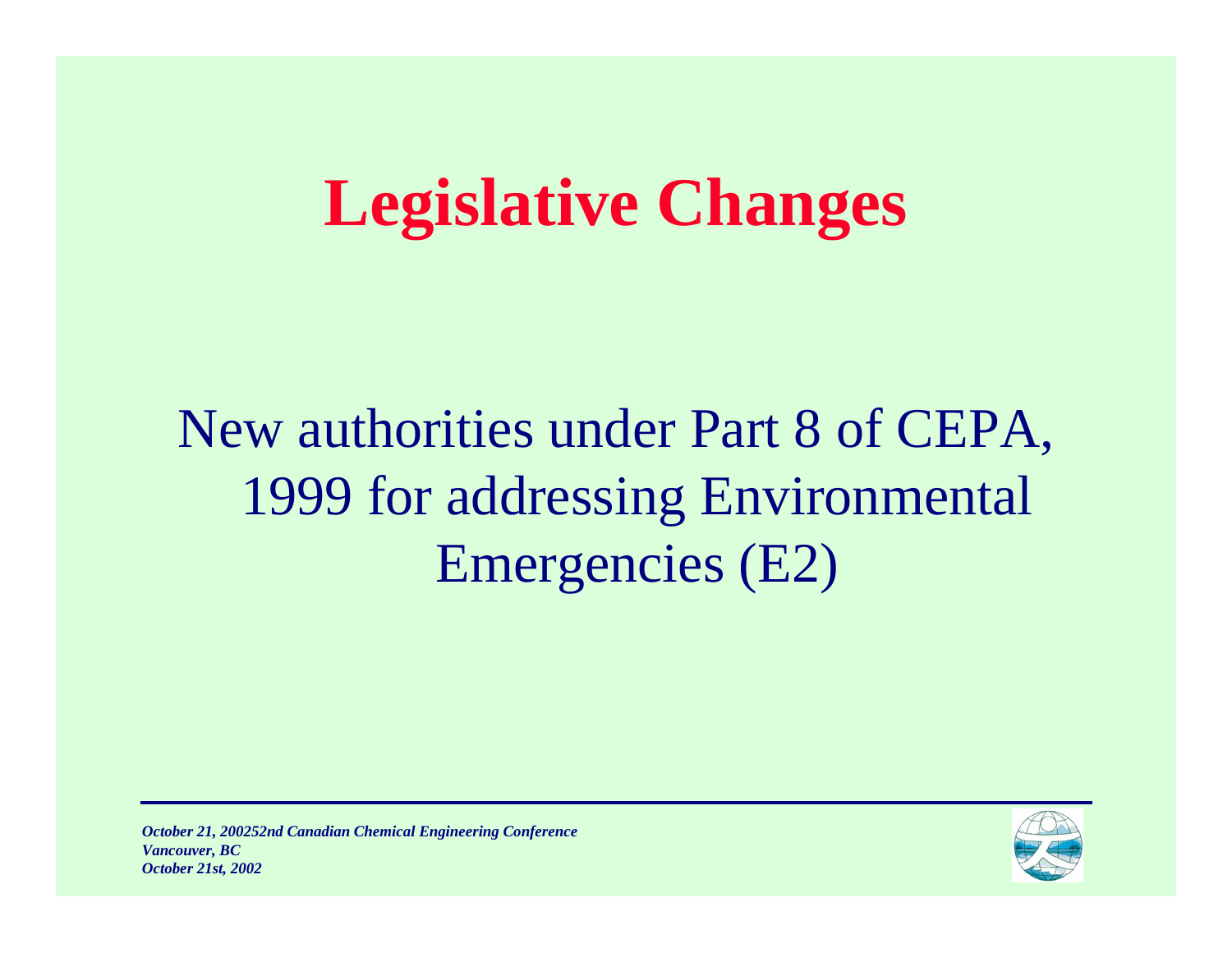# **Features of CEPA Part 8**

- Section 196
- Section 199
- Section 200
- Section 201
- Section 204
- Section 205

Guidelines and Codes of Practice Environmental Emergency (E2) Plans Regulations Duty to notify and report National Reporting and Notification **Environmental Damages Assessment** and Restoration

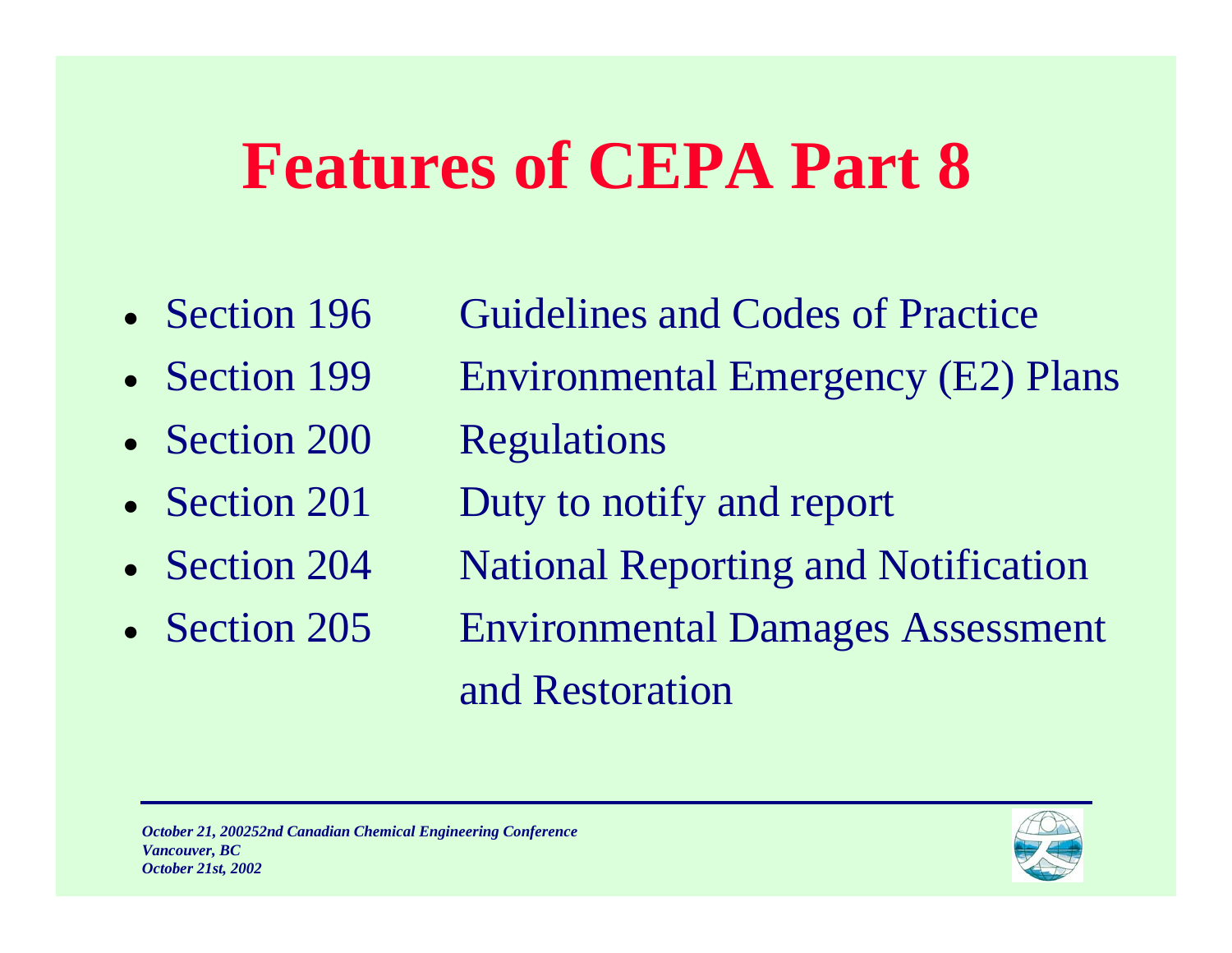#### What Part 8 Addresses

- "environmental emergency" uncontrolled, unplanned or accidental release of a substance
- For application, emergency must have an immediate or long-term effect on the environment, pose a danger to the environment on which human life depends or constitute a danger to human life or health



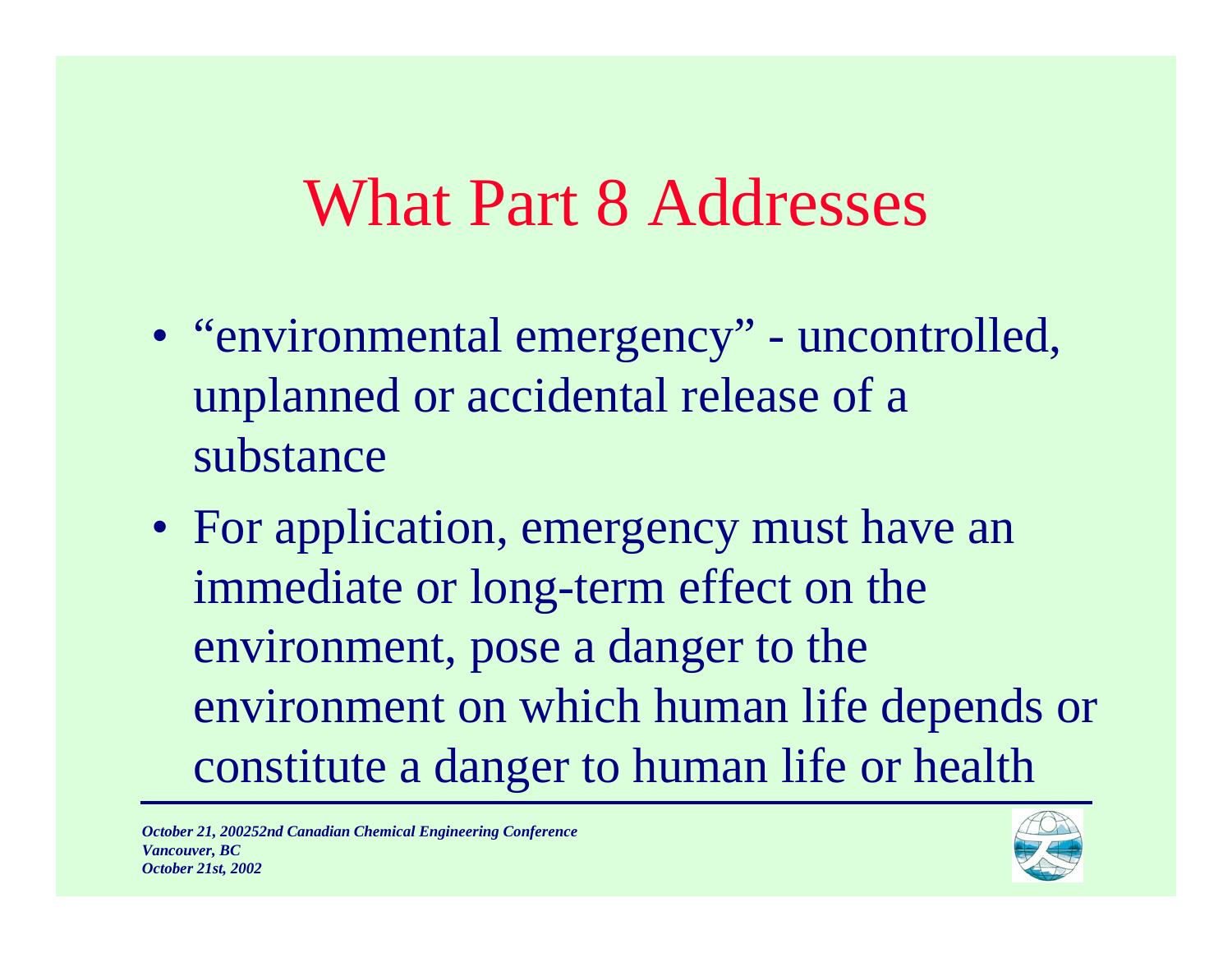#### **Initial Focus**

- Analysis of CEPA Toxics under S199 began in 2000
- S199 Implementation Guidelines published in Canada Gazette in February 2001
- Data Gathering on 65 CEPA toxics initiated
- Risk Evaluation Framework developed

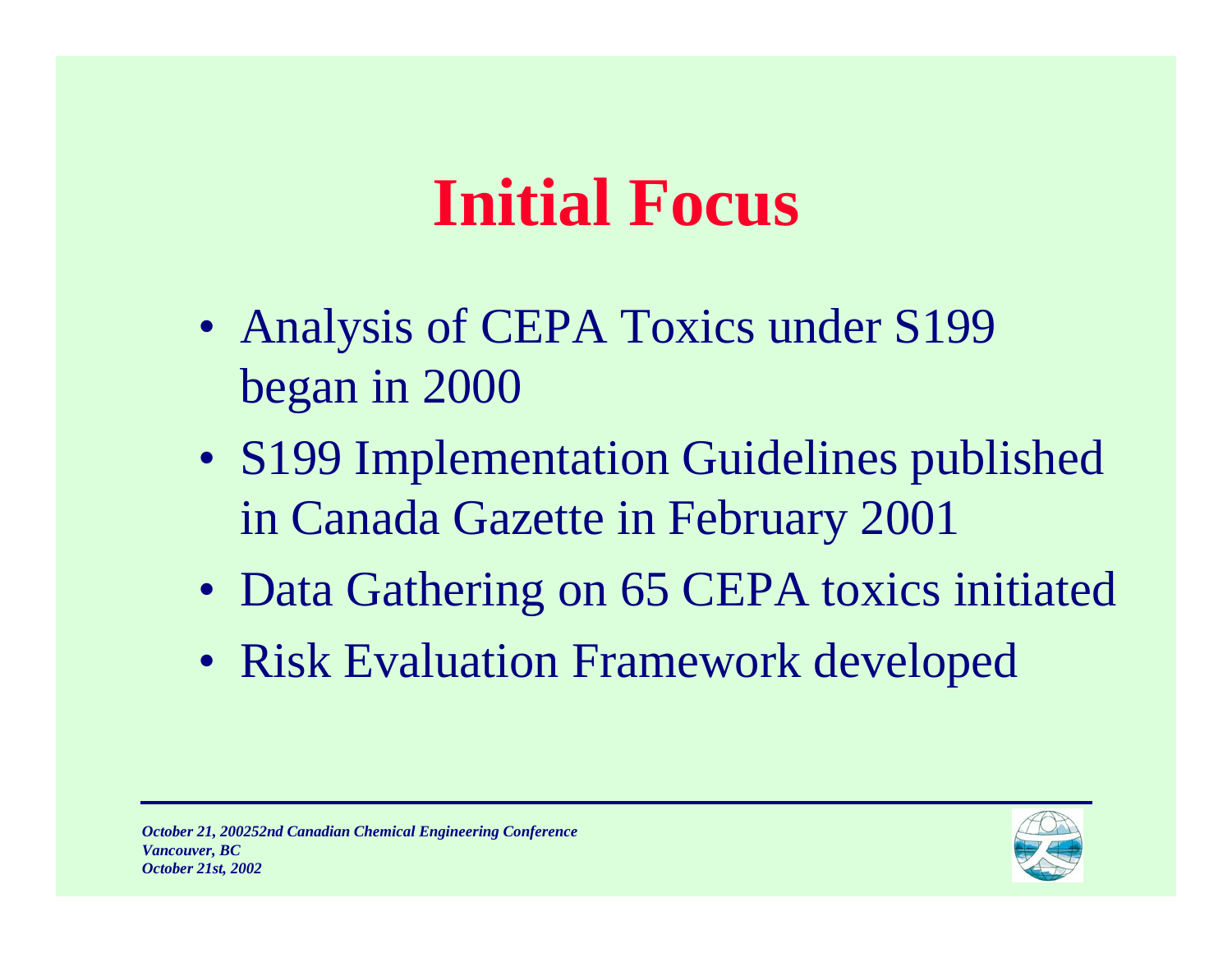# **Post September 11th**

- Threat assessments indicated that industrialfacilities managing hazardous materials pose significant risk
- Enhanced safety and security demanded by Canadians
- Risk broader than just CEPA toxics
- S200 Regulation-making authority for CEPA toxics and other hazardous substances



*Vancouver, BC October 21st, 2002*

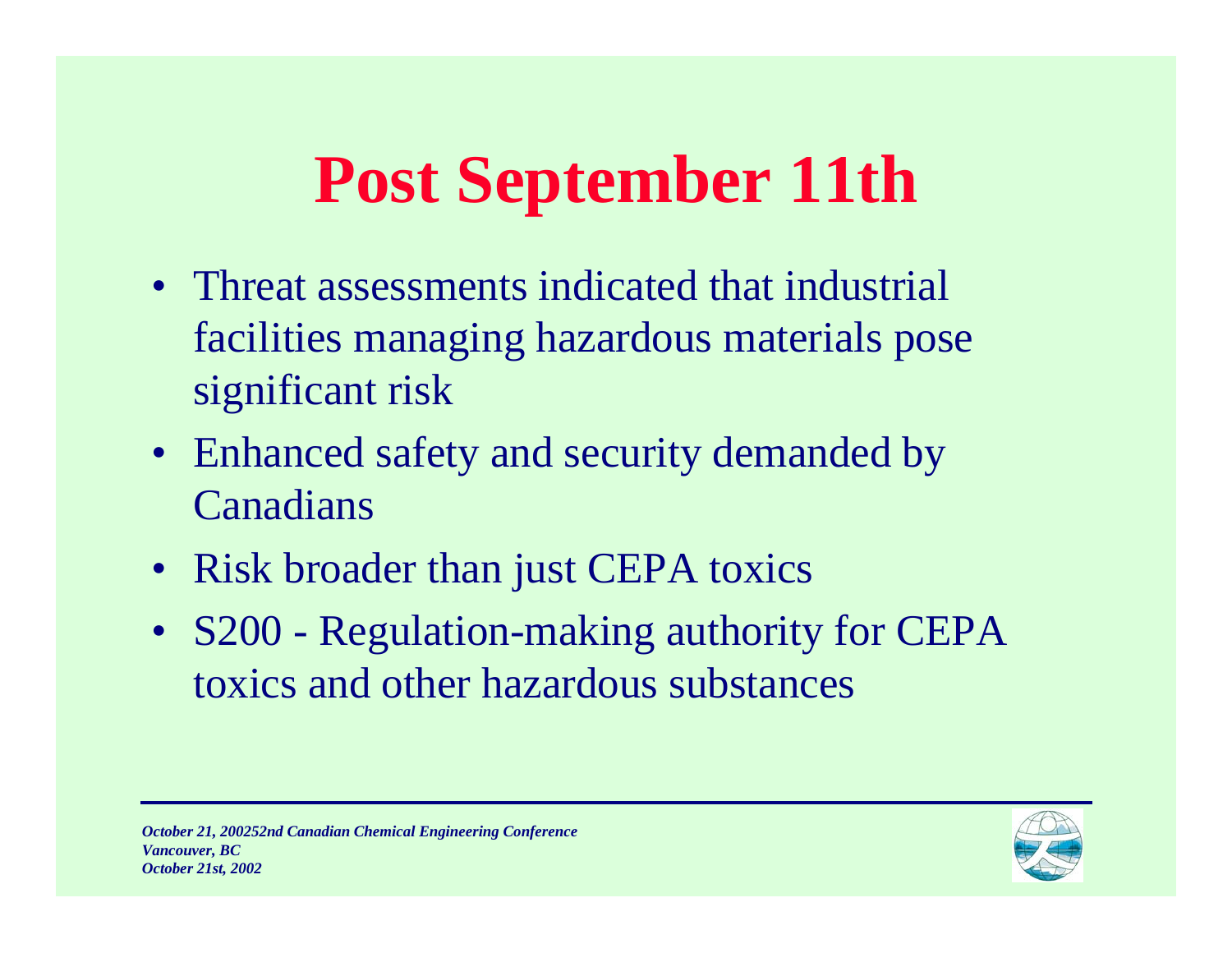# **Section 200 Regulation**

- Addresses emergencies prevention, preparedness, response and recovery
- Benefits to be realized regardless of cause i.e. accidental, vandalism or terrorism
- Provincial consultations through CEPA NAC
- Multi-stakeholder consultations with some 40 groups held on December 18, 2001
- General support expressed for the initiative
- Consensus on using CRAIM list and thresholds

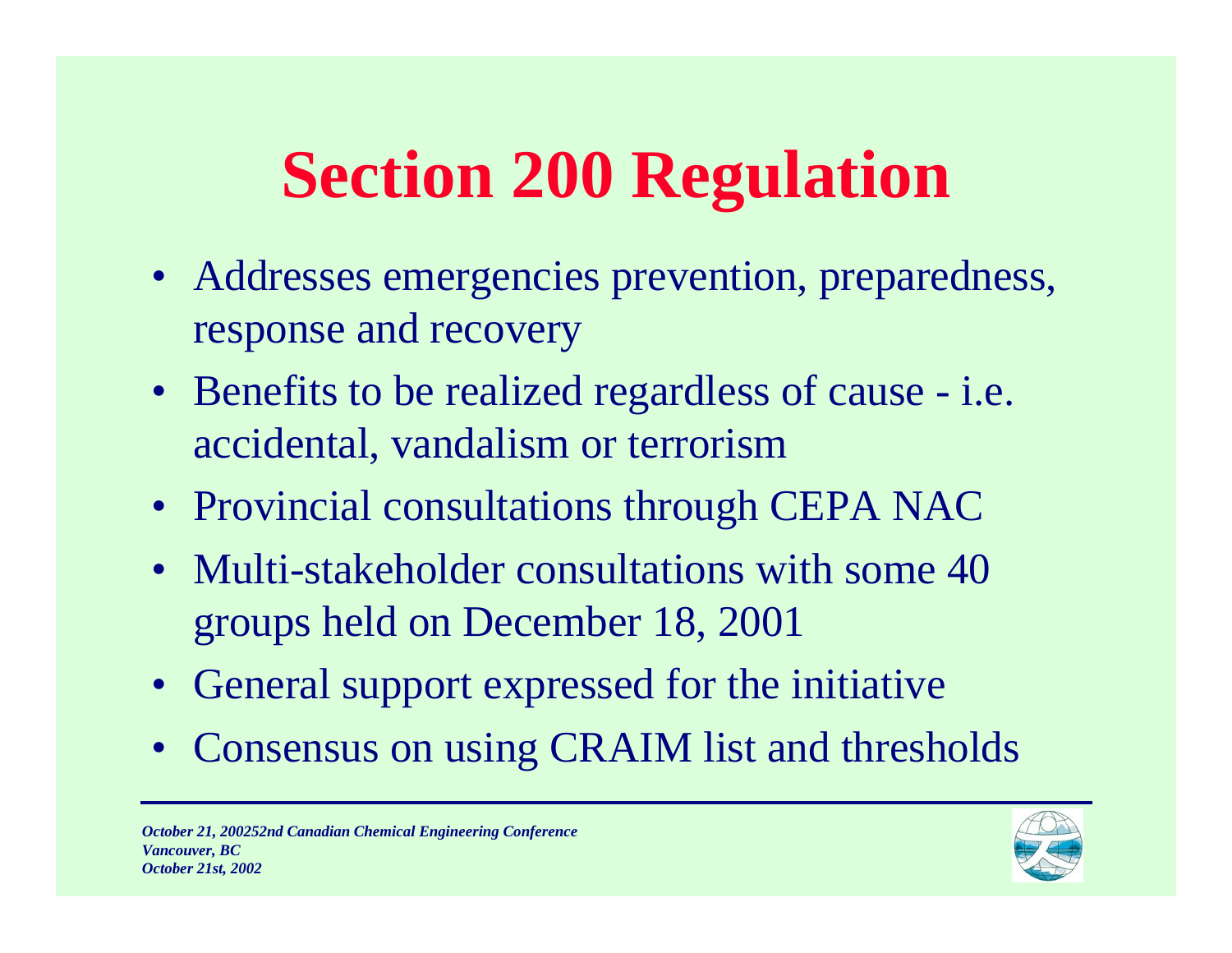# **Section 200 Regulation**

- •• Any person who uses or stores one or more of the 174 substances at or above the specified quantities must notify the Minister
- 3 notices :
	- Within **90 days** Location & Quantities
	- •Within **6 months** - Prepare E2 Plan
	- •Within **1 year** - Test & Implement the Plan
- S.201 requires notification and reporting in the event of an environmental emergency for any substance listed in s.200 regulation

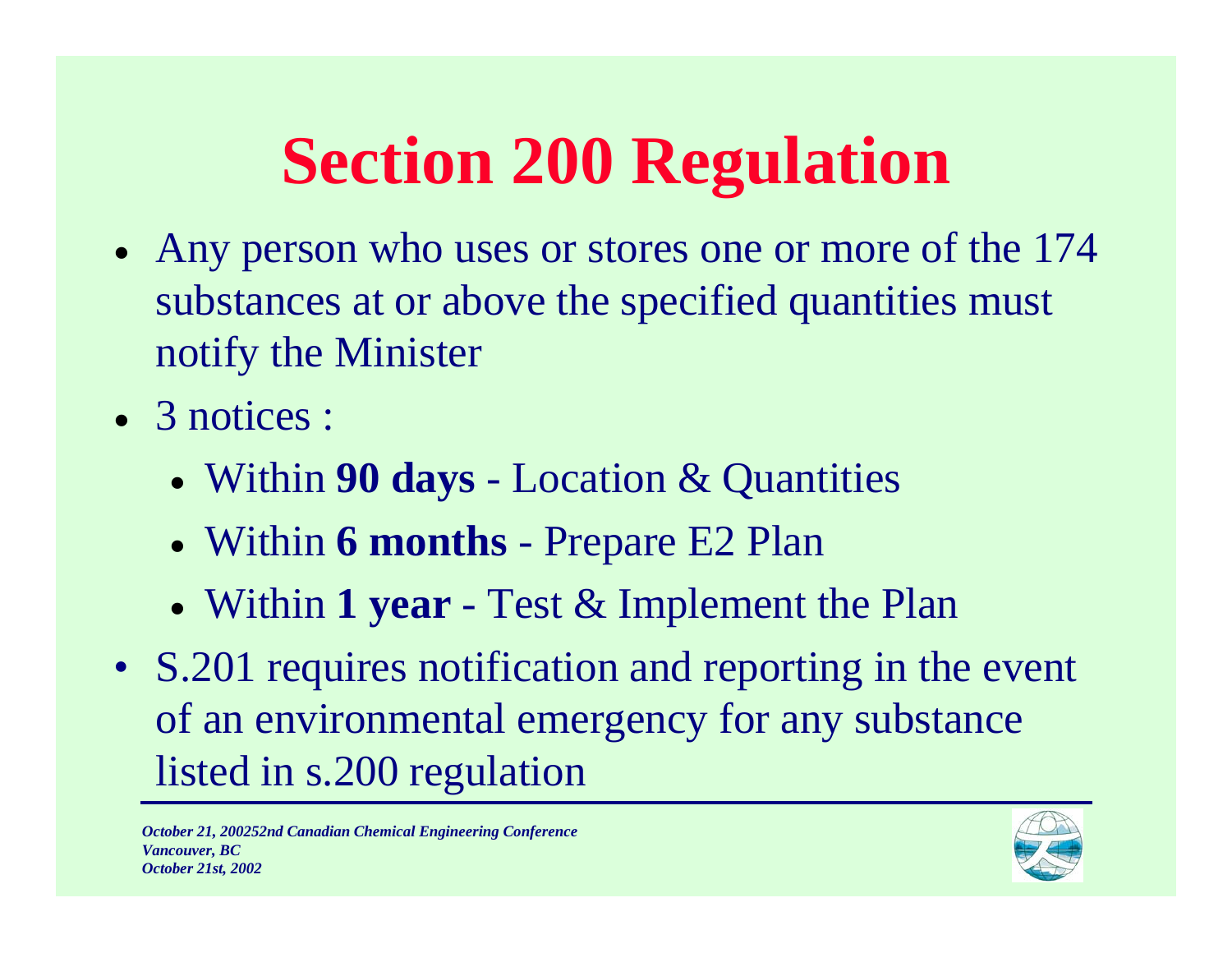### **Section 200 Regulation**

- Published in Canada Gazette 1 on August 10, 2002
- Received some 90 plus external comments or questions that must be responded to
- Compilation of comments/responses to be available on the web
- Publication in Canada Gazette 2 likely in February, 2003

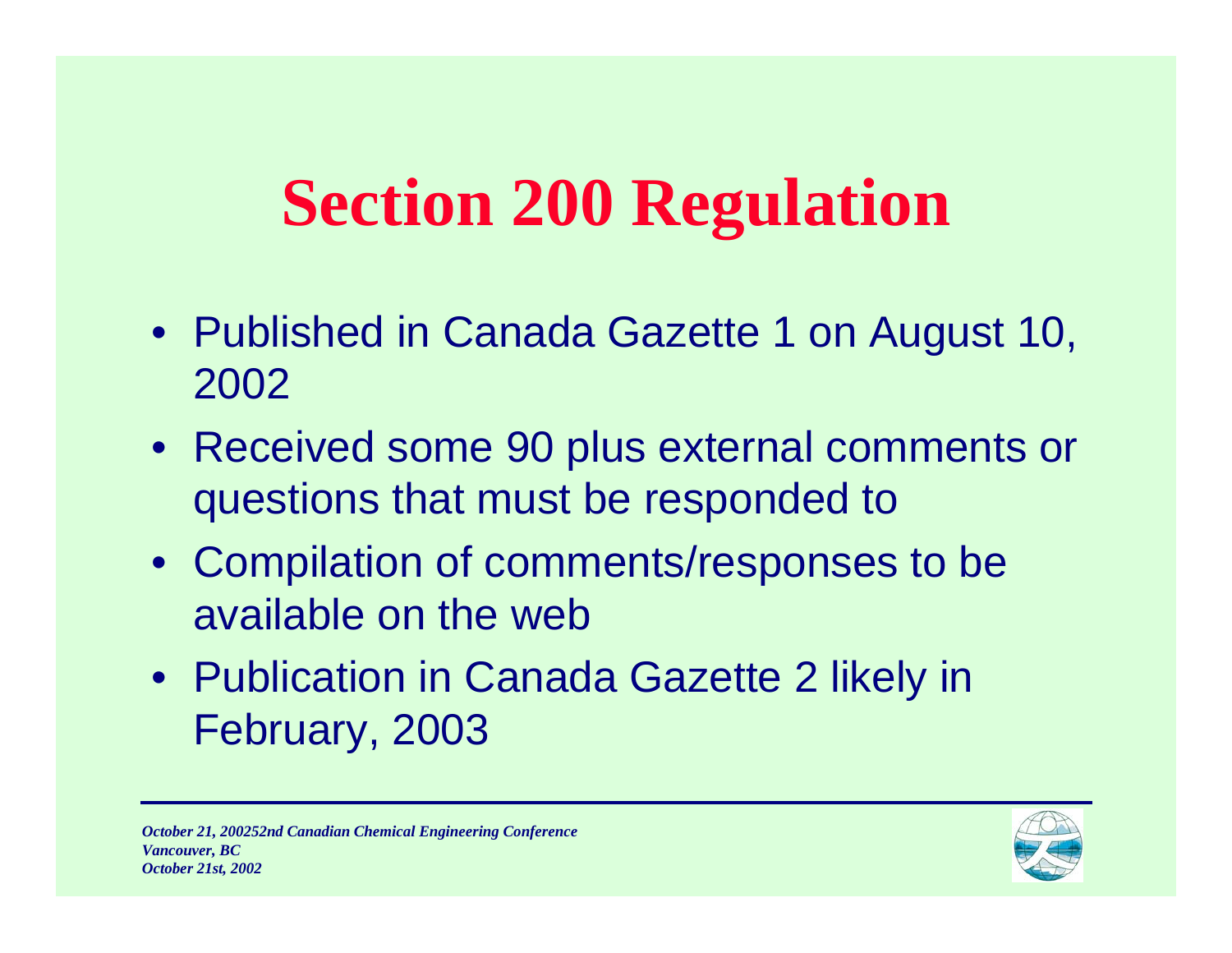### E2 Implementation Guidelines

- Section 199 E2 Planning Implementation Guidelines are being updated with focus on S200 and S199 by exception
- A second draft will be sent to an external focus group shortly.
- Wider review by multi-stakeholders in November 2002
- Publication scheduled for end of December 2002

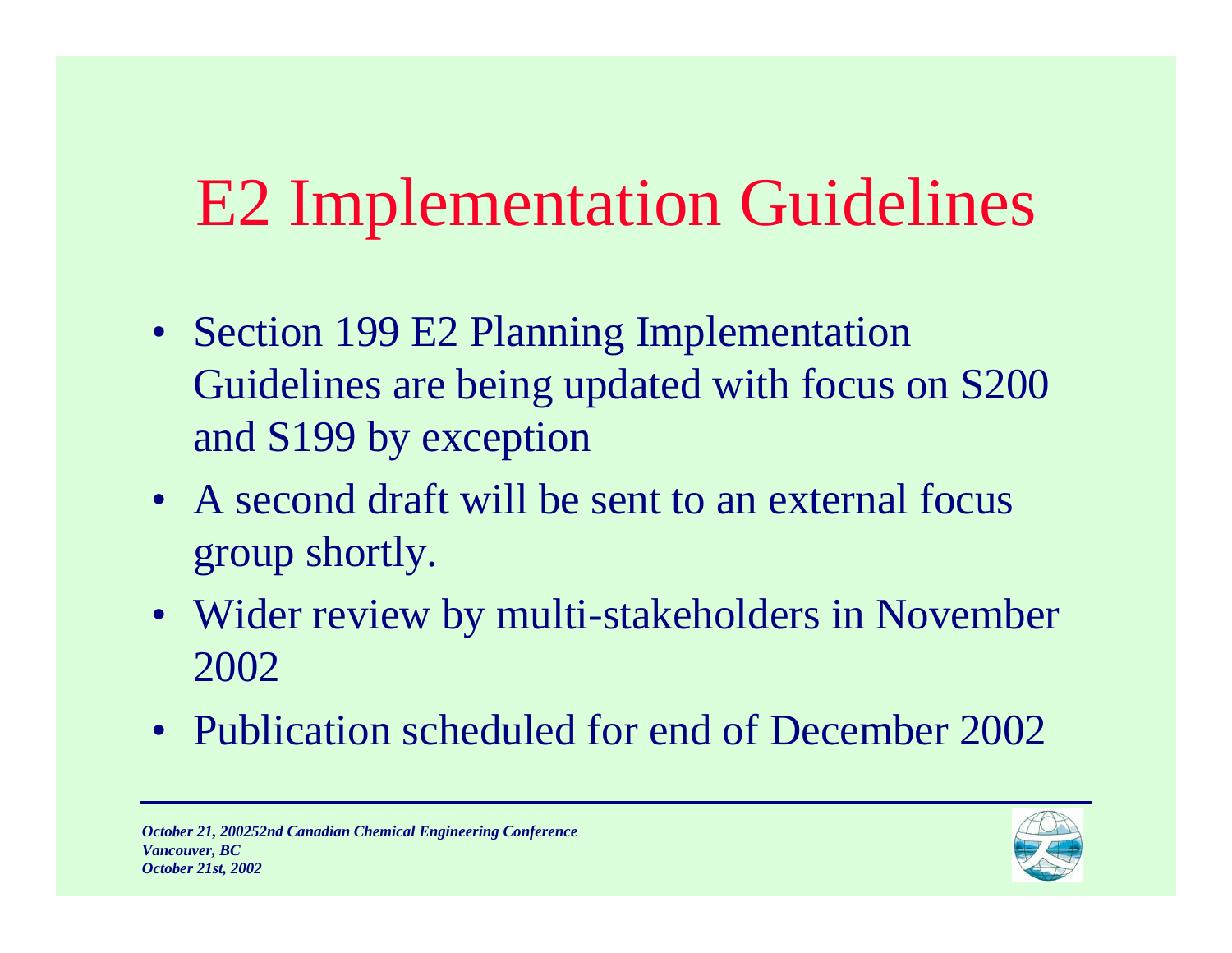#### Other Key Components

- E2 Rationale Report for Substances
- Revised E2 Data Gathering Guidelines
- Revised E2 Risk Evaluation Framework
- E2 CEPA Toxics Assessment **Summaries**
- Compliance Promotion and Enforcement **Strategy**

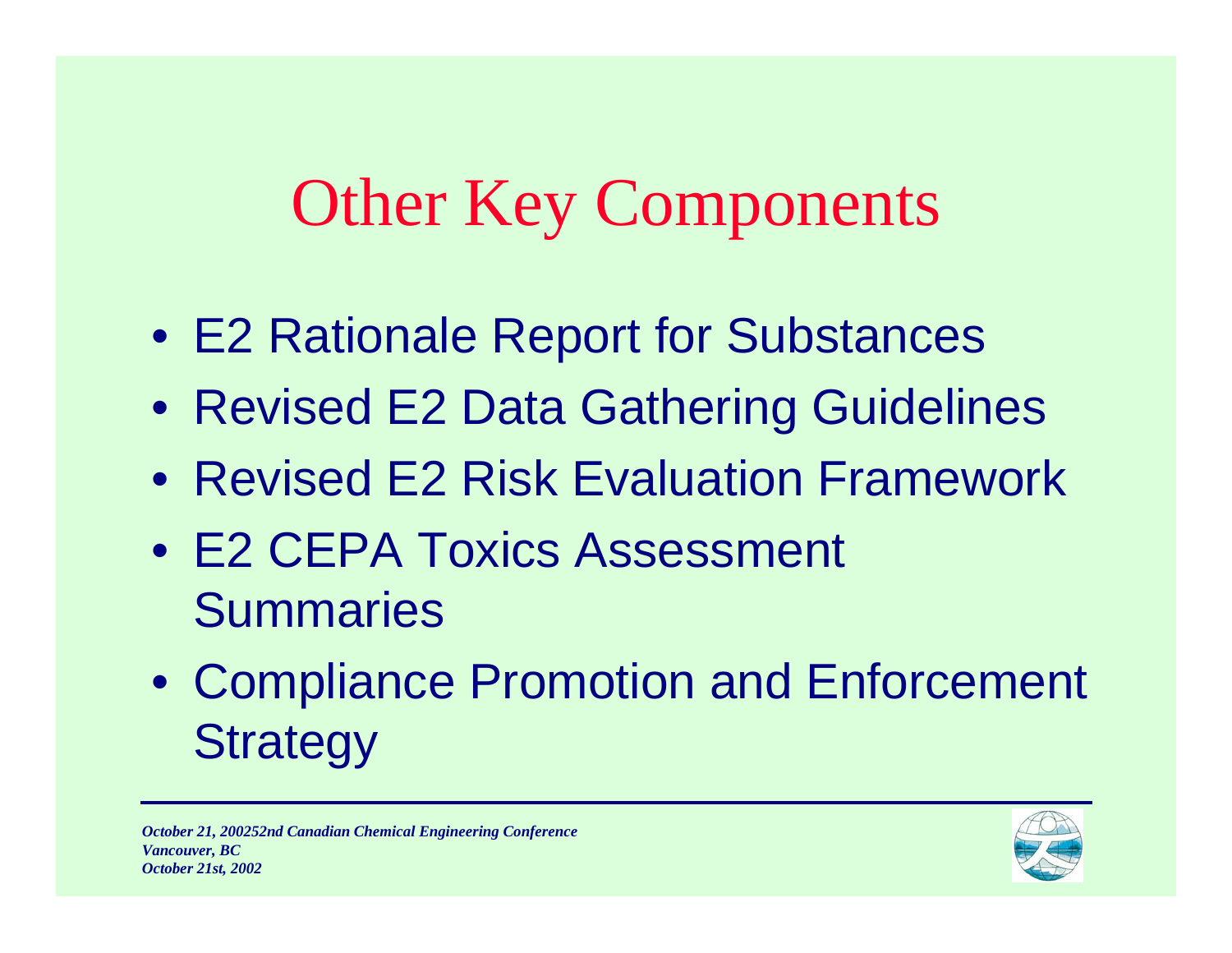### Compliance Promotion Strategy

- Designed to ensure that regulatees understand what's required
- Delineates roles and responsibilities of Environmental Emergencies staff to achieve optimal compliance
- Tools to include fact sheets, information sessions, letters, presentations, web site
- ComPro Strategy to be made public, along with certain Enforcement "ground rules"

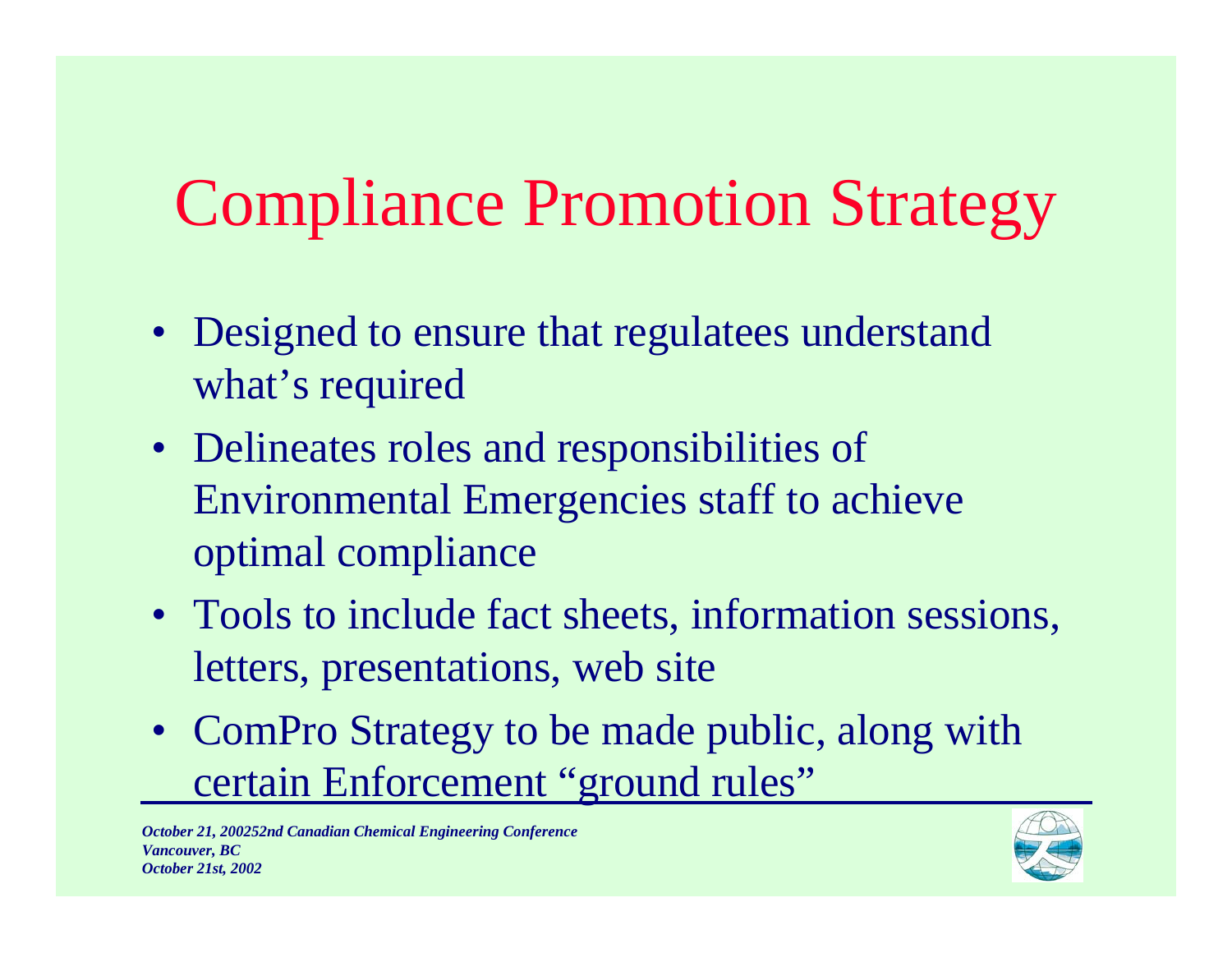### Compliance Promotion

- Canadian Association of Fire Chiefs acquired MIACC'S Partnerships Toward Safer Communities Initiative
- Coordinated emergency planning in communities with public involvement complements objectives of S200 regulation
- Environment Canada supports this initiative to help advance our goal of emergencies PPRR

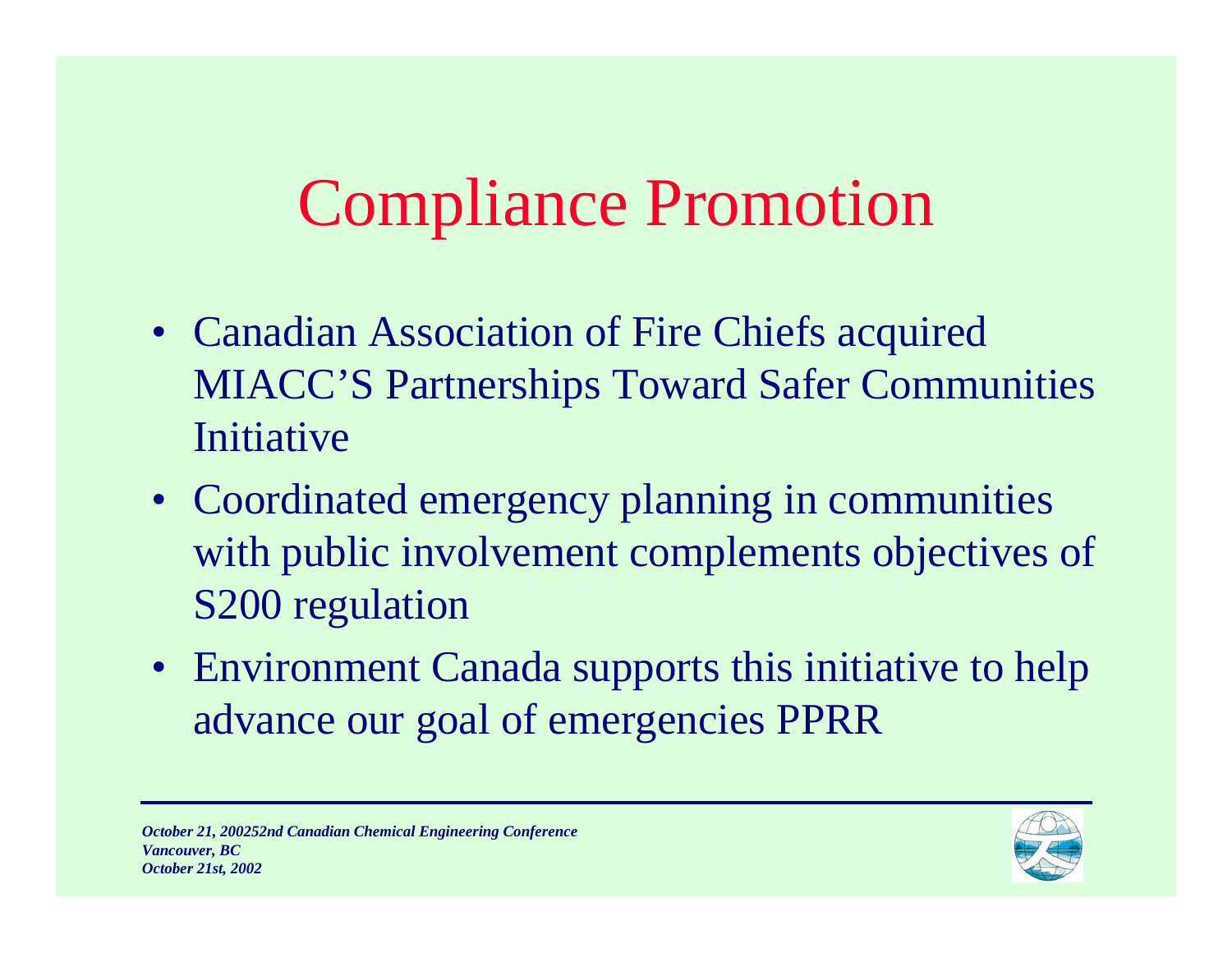#### E2 Web Notification Database

- Provision being made for electronic filing of required Notices with EC
- Environment Canada's HQ and Regions involved
- $\bullet$ Completion scheduled for the end of December 2002
- $\bullet$ Notifications will be managed regionally
- $\bullet$ The database will be managed at HQ
- $\bullet$  Requests for information will be addressed by appropriate parties either regionally or by HQ



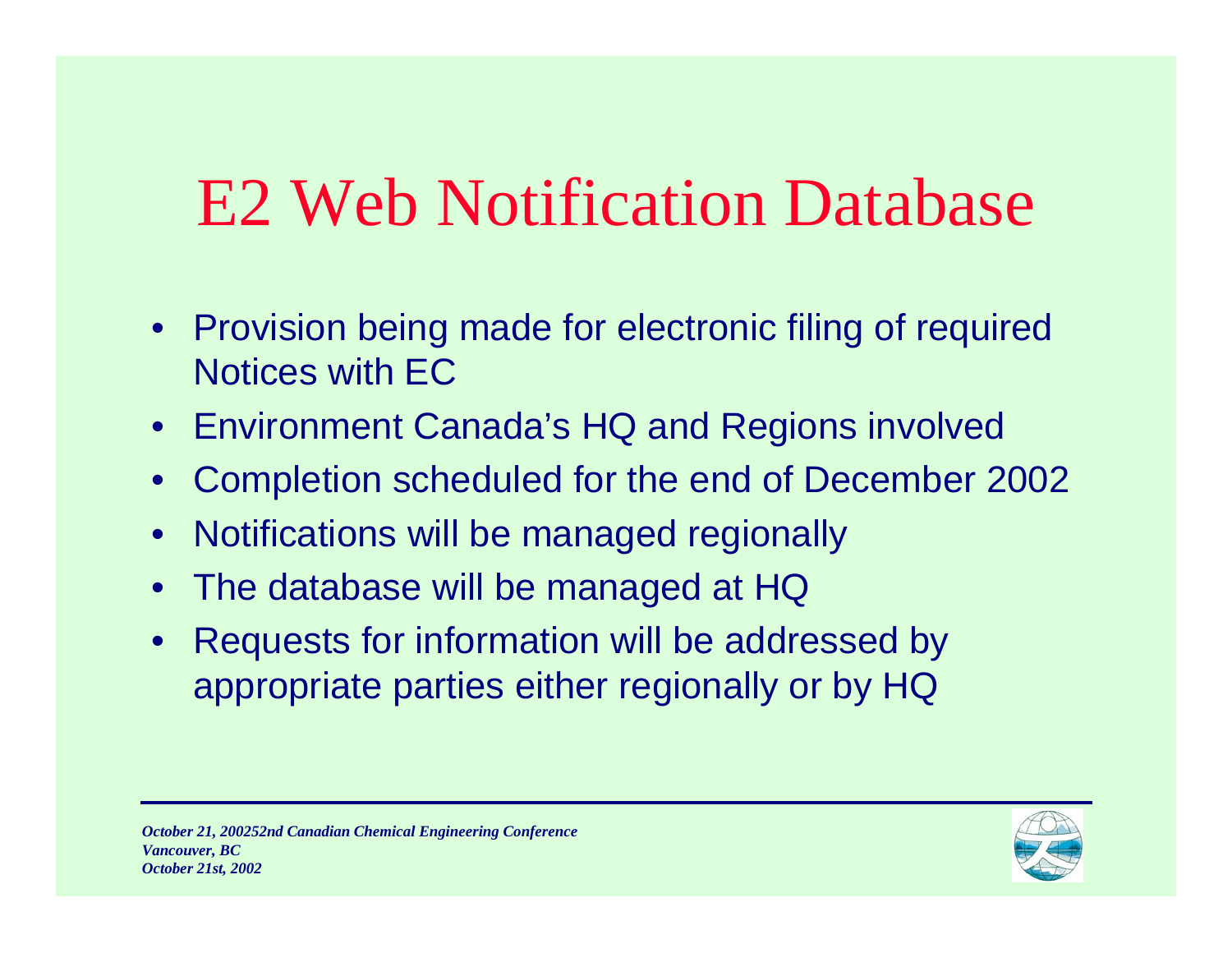## **Next Steps**

- Revise E2 Planning Guidelines (S. 199 & 200)
- Prepare Compliance Promotion & Enforcement Strategy
- Establish and implement process for reviewing/listing other potential substances of concern (i.e. CEPA toxics, pesticides, etc.)
- Work with U.S. and Mexico to pursue consistent North American approach

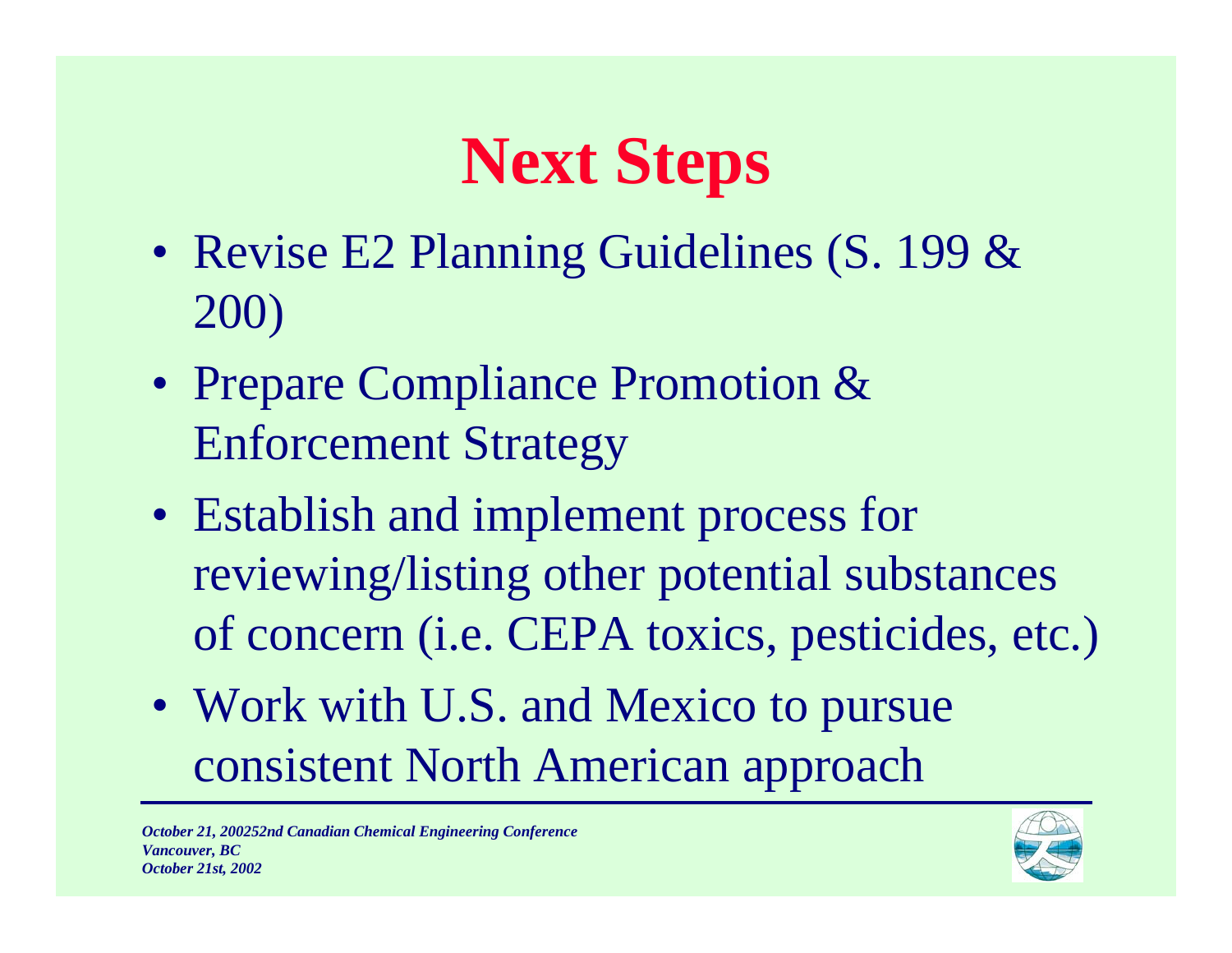#### For Further Information

• www.ec.gc.ca/Registry

• www.ec.gc.ca/ee\_ue

• john.shrives@ec.gc.ca